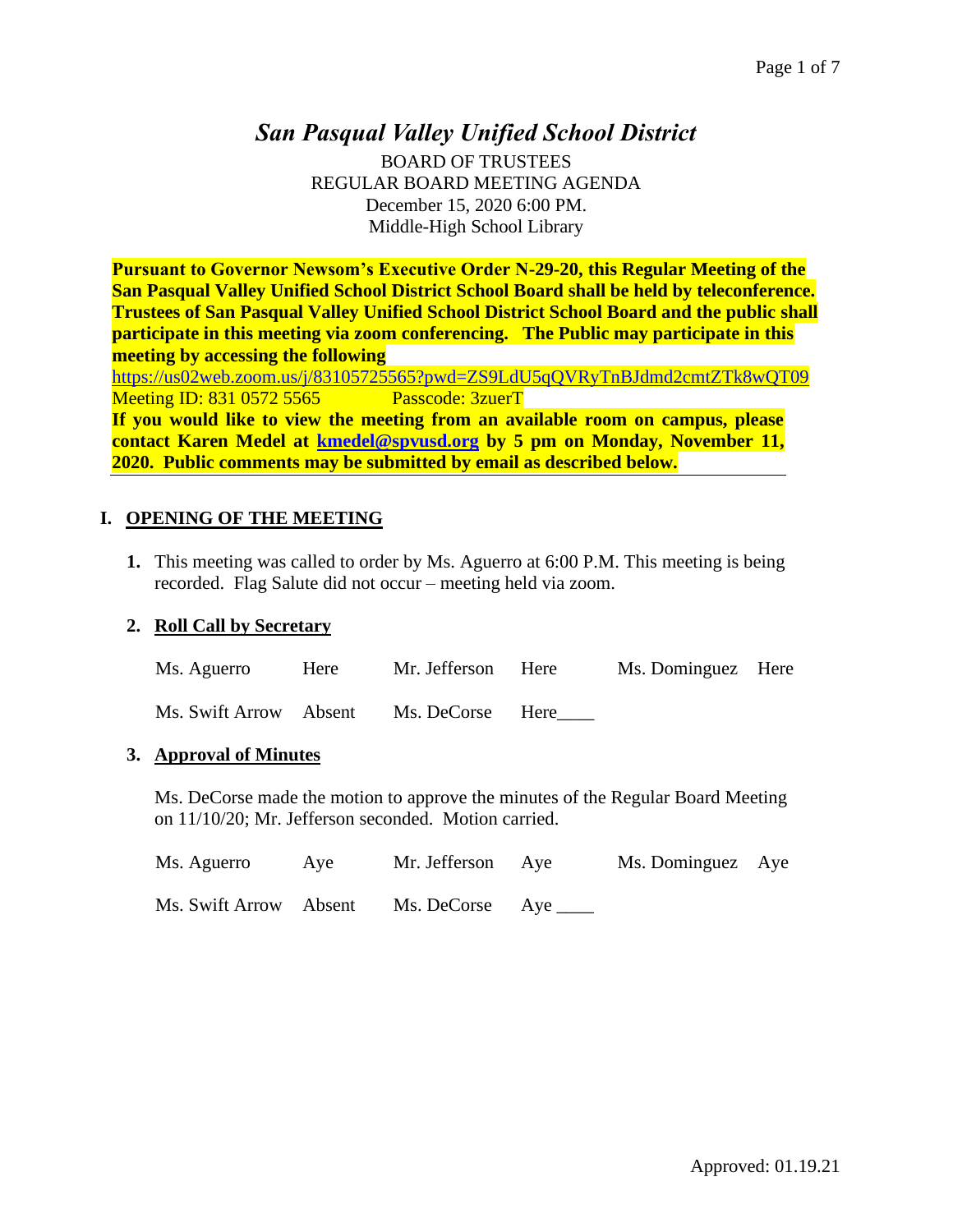Ms. DeCorse made the motion ton approve the minutes of the Special Board Meeting on 12/1/20, Mr. Jefferson seconded. Motion carried.

Ms. Aguerro Aye Mr. Jefferson Aye Ms. Dominguez Aye Ms. Swift Arrow Absent Ms. DeCorse Aye \_\_\_\_

## **4. Student Presentations**

- **a.** Associated Student Body (ASB) Representative
- **b.** Bill Manes High School Graduate LP911732 Luke Porter

## **5. New Board Member Installation – Oath of Office**

Ms. Fox will administer Oath of Office to newly elected Board Members. On Tuesday, November 3, 2020, **Kenia Rodriguez, Lisa Aguerro, and Matthew Yamasaki** were elected as our new board members. The three board members will be sworn in.

## **Oath of Office**

I, (Boardmember), DO SOLEMNLY AFFIRM that I will support and defend the

Constitution of the United States and the Constitution of California against all enemies

foreign and domestic; that I will bear true faith and allegiance to the Constitution of the

United States and the Constitution of the State of California; that I take this obligation

freely, without any mental reservation or purpose of evasion; and I will well and faithfully

discharge the duties upon which I am about to enter.

## **6. Acknowledgement of Board Members**

- **a.** Bernadine Swift Arrow 25 years as Board Member
- **b.** Sally DeCorse 5 years as Board Member

## **7. Re-Organization of Board – Election of Officers**

Ms. Dominguez nominated Ms. Aguerro as President; Mr. Jefferson seconded. Motion carried.

| Ms. Aguerro       | Ave | Mr. Jefferson Aye      | Ms. Dominguez Aye |  |
|-------------------|-----|------------------------|-------------------|--|
| Ms. Rodriguez Aye |     | Mr. Yamasaki Aye _____ |                   |  |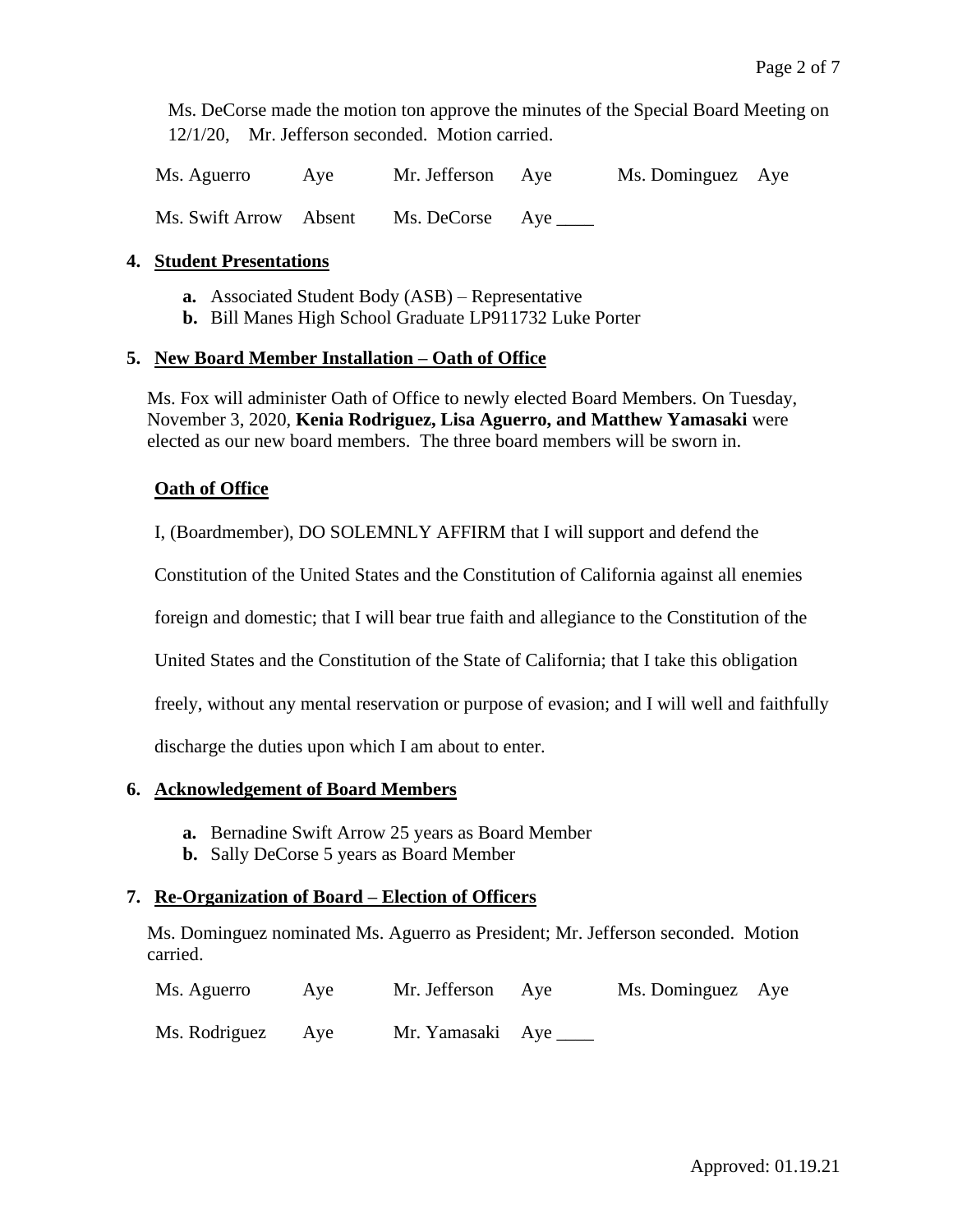Ms. Aguerro nominated Mr. Jefferson as Vice President; Ms. Rodriguez seconded. Motion carried.

| Ms. Aguerro   | Aye | Mr. Jefferson Aye       | Ms. Dominguez Aye                                                                     |  |
|---------------|-----|-------------------------|---------------------------------------------------------------------------------------|--|
| Ms. Rodriguez | Aye | Mr. Yamasaki Aye ______ |                                                                                       |  |
|               |     |                         | Ms. Aguerro nominated Ms. Dominguez as Clerk; Mr. Jefferson seconded. Motion carried. |  |
| Ms. Aguerro   | Aye | Mr. Jefferson Aye       | Ms. Dominguez Aye                                                                     |  |
| Ms. Rodriguez | Aye | Mr. Yamasaki Aye        |                                                                                       |  |

## **8. Approval of Warrants**

Mr. Jefferson made the motion to ratify the November warrants (not September warrants as noted on agenda) in the amount of \$581,795.91; Ms. Rodriguez seconded. Motion carried.

| Ms. Aguerro   | Ave | Mr. Jefferson Aye     | Ms. Dominguez Aye |  |
|---------------|-----|-----------------------|-------------------|--|
| Ms. Rodriguez | Ave | Mr. Yamasaki Aye ____ |                   |  |

## **9. Public Comments**

**Persons who want to comment on topics not included on the agenda or comment on agendized topics are invited to submit comments via email to Executive Secretary, Karen Medel, at kmedel@spvusd.org on or before Monday, December 14, 2020 at 5:00 pm. Please limit comments to 300 words or less. All comments submitted will be read aloud during the meeting. Please note, all email correspondence relating to this meeting will become part of the Board minutes. If your comment is related to a specific Agenda item, please identify the Agenda item in the subject of your email.**

Are there any public comments speakers who require translation?

\*Persons who have complaints against Board members or District staff are encouraged to seek resolution to those complaints by using the San Pasqual Valley Unified School District written complaint procedures before orally addressing them at a meeting. The Board will not respond to such complaints until the applicable complaint procedure (BP/AR 1312.1) has been followed and has reached the Board level. Where a complaint concerns a District employee identifiable by name, position, or other facts, the Board cannot respond until proper written notice has been given to the employee pursuant to Government Code Section 54957.

Comments shall be limited to three minutes per person (six minutes if translation is required) and twenty minutes (forty minutes if translation is required) for all comments, per topic, unless the board president, subject to the approval of the Governing Board, sets different time limits

**a.** Are there any members of the public to be heard on items not appearing on agenda that are within the jurisdiction of the District?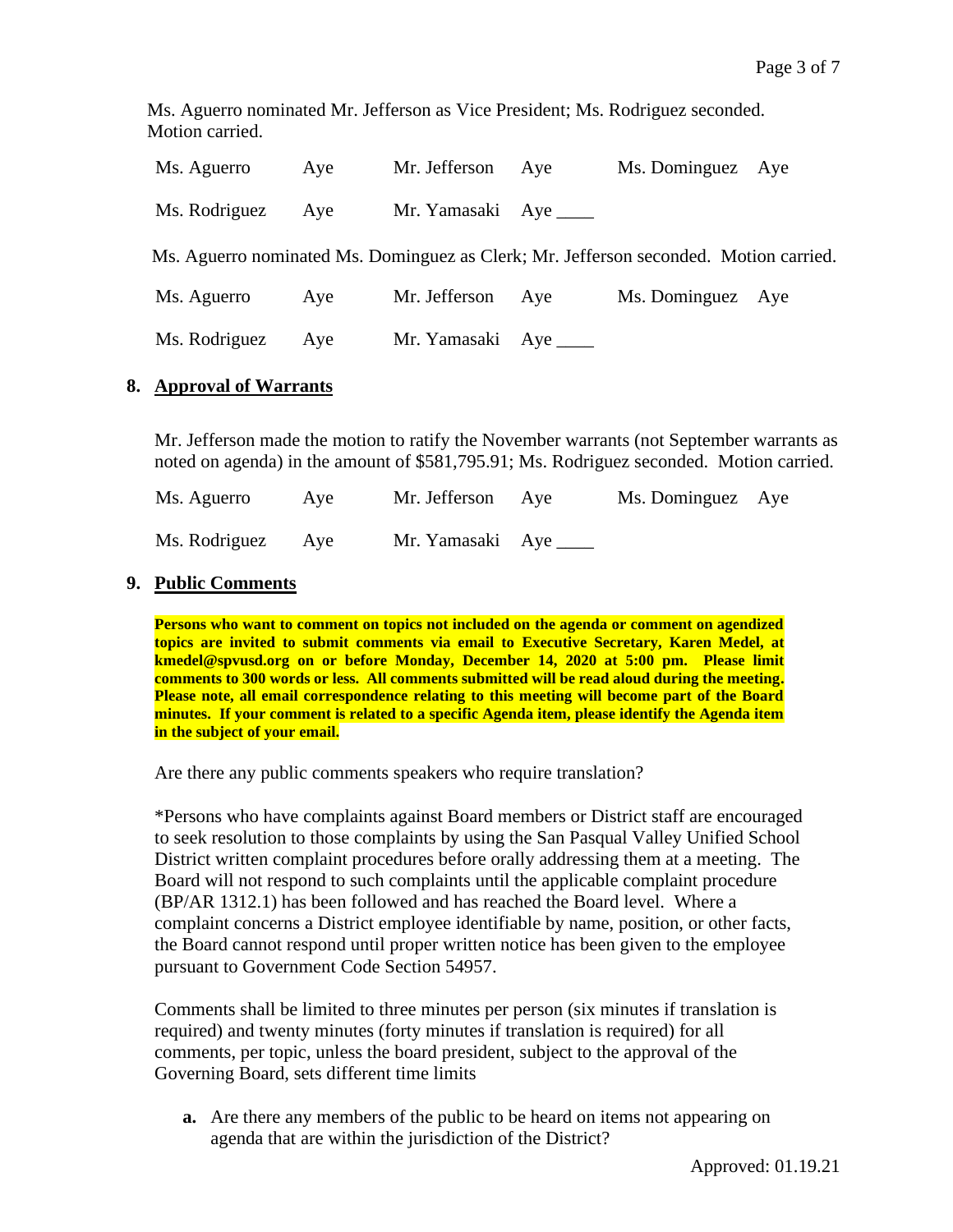- **b.** Are there any members of the public to be heard on items appearing on the agenda?
- **c.** Are there any members of the public or parents/guardians of Indian children on equal participation in educational programs provided by the district. Title VII of The Elementary and Secondary Education Act as amended by the Every Student Succeeds Act or PL 114-95

## **II. PRESENTATIONS**

## **III. CONSENT ITEMS**

- 1. Memorandum of Understanding Regarding San Pasqual Valley Middle School's Participation in the ASES Consortium for 2020-2021
- 2. Memorandum of Understanding Regarding San Pasqual Valley Elementary School's Participation in the ASES Consortium for 2020-2021
- 3. Contract: Daily Farm Lease for Legal Description Sec. 30, Twn 16-S, Rge 23-E, Located in Bard, CA
- 4. Memorandum of Understanding Between San Pasqual Valley Unified School District (SPVUSD) and The County Office of Education (ICOE) Curriculum Department

Mr. Jefferson made the motion to approve consent items; Ms. Rodriguez seconded. Motion carried.

| Ms. Aguerro       | Ave | Mr. Jefferson Aye     | Ms. Dominguez Aye |  |
|-------------------|-----|-----------------------|-------------------|--|
| Ms. Rodriguez Aye |     | Mr. Yamasaki Aye ____ |                   |  |

## **IV. MONTHLY REPORTS**

- 1. San Pasqual Teachers Association (SPTA) Ms. Jennifer Wallace
- 2. California School Employees Association (CSEA) Ms. Airam Hernandez introduced new CSEA President Luz Sarabia-Grossenburg
- 3. Special Education Dr. Thien Hoang
- 4. Elementary School Mr. Ruben Gonzalez
- 5. Middle School Ms. Mary Kay Monson
- 6. High School Mr. Juan Morales
- 7. Facilities/Operations Mr. Jorge Munoz
	- a. Bleacher update including inclusion of skybox to bleachers as opposed to repairing current Crow's nest
- 8. Transportation Mr. Jimmy Evaro
- 9. Information Technology Mr. Jesse Moe
- 10. Business Services Ms. Kish Curtis
	- a. Gym update
- 11. Superintendent/Bill Manes-Adult Education Principal Ms. Rauna Fox a. LCAP
- 12. School Board Ms. Aguerro reminded board of upcoming trainings; Mr. Jefferson congratulations to Mathew, Kenia and Lisa. Excited to work with everyone.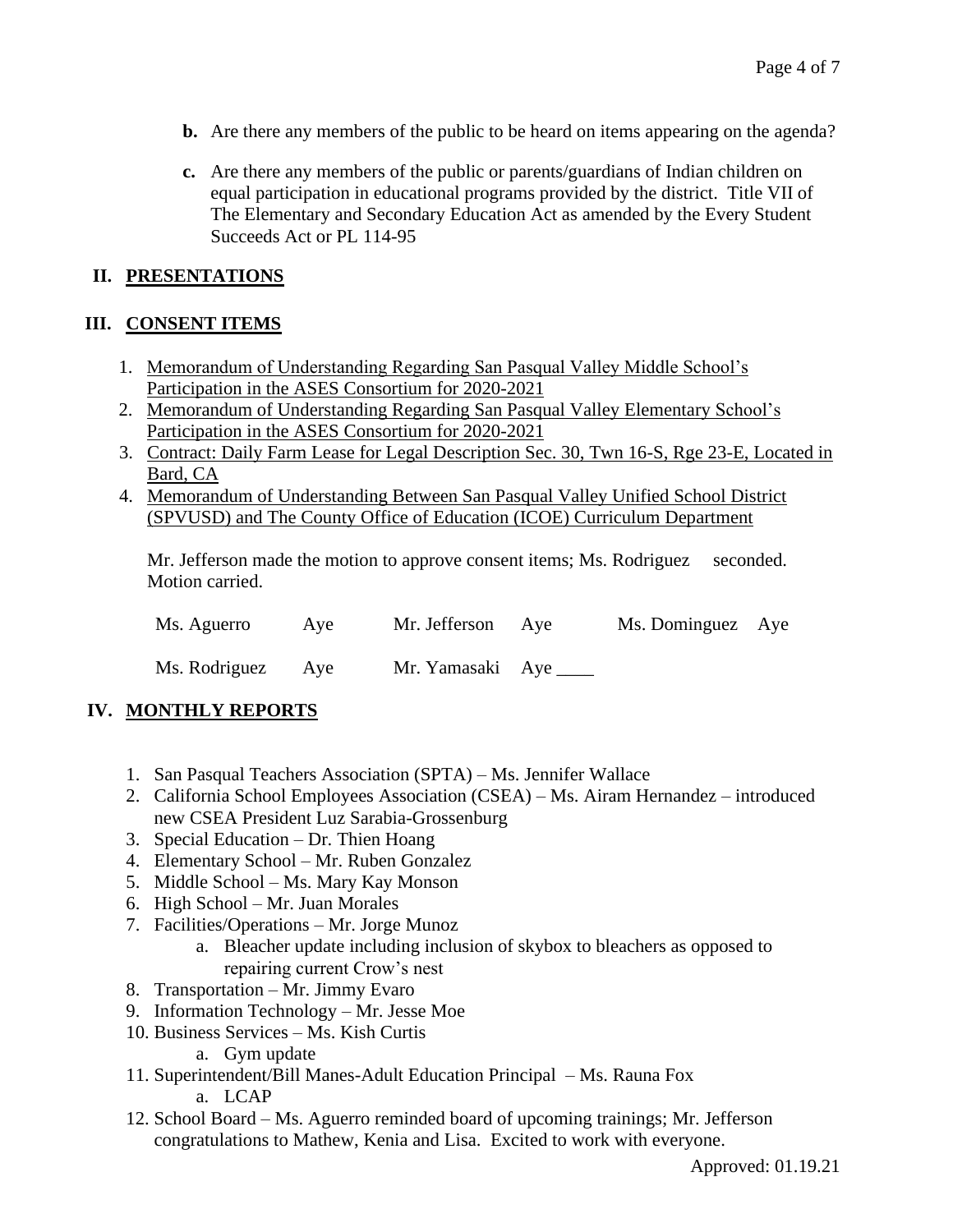## **V. UNFINISHED BUSINESS** - None

### **VI. INFORMATION ITEMS**

- 1. District Calendar 2021-2022
- 2. Approved LCAP Federal Addendum Notification
- 3. Superintendent Accepted a Retirement Letter from Classified Staff Member
- 4. Superintendent Accepted a Resignation Letter from Classified Staff Member
- 5. Registrar of Voters Final Official Results

### **VII. NEW BUSINESS**

1. Mr. Jefferson made the motion to Accept 2020-2021 Joint Impact Aid Report (2019-2020 data); Ms. Dominguez seconded. Motion carried.

Ms. Rodriguez Aye Mr. Yamasaki Aye \_\_\_\_\_

- 2. Ms. Rodriguez made the motion to Approve Plan Submission Requirements for New Construction – Seismic Mitigation Program; Mr. Jefferson seconded. Motion carried.
	- Ms. Aguerro Aye Mr. Jefferson Aye Ms. Dominguez Aye

Ms. Rodriguez Aye Mr. Yamasaki Aye \_\_\_\_\_

- 3. Mr. Jefferson made the motion to Approve Contract with Technology Learning Consultancy to Audit Information Technology Department; Ms. Dominguez seconded. Motion carried.
	- Ms. Aguerro Aye Mr. Jefferson Aye Ms. Dominguez Aye

Ms. Rodriguez Aye Mr. Yamasaki Aye

4. Mr. Jefferson made the motion to approve First Interim Report 2020-2021; Ms. Rodriguez seconded. Motion carried.

Ms. Aguerro Aye Mr. Jefferson Aye Ms. Dominguez Aye

Ms. Rodriguez Aye Mr. Yamasaki Aye

- 5. Ms. Rodriguez made the motion to accept the 2020-21 Budget Overview for Parents; Mr. Jefferson seconded. Motion carried.
	- Ms. Aguerro Aye Mr. Jefferson Aye Ms. Dominguez Aye

Ms. Rodriguez Aye Mr. Yamasaki Aye \_\_\_\_\_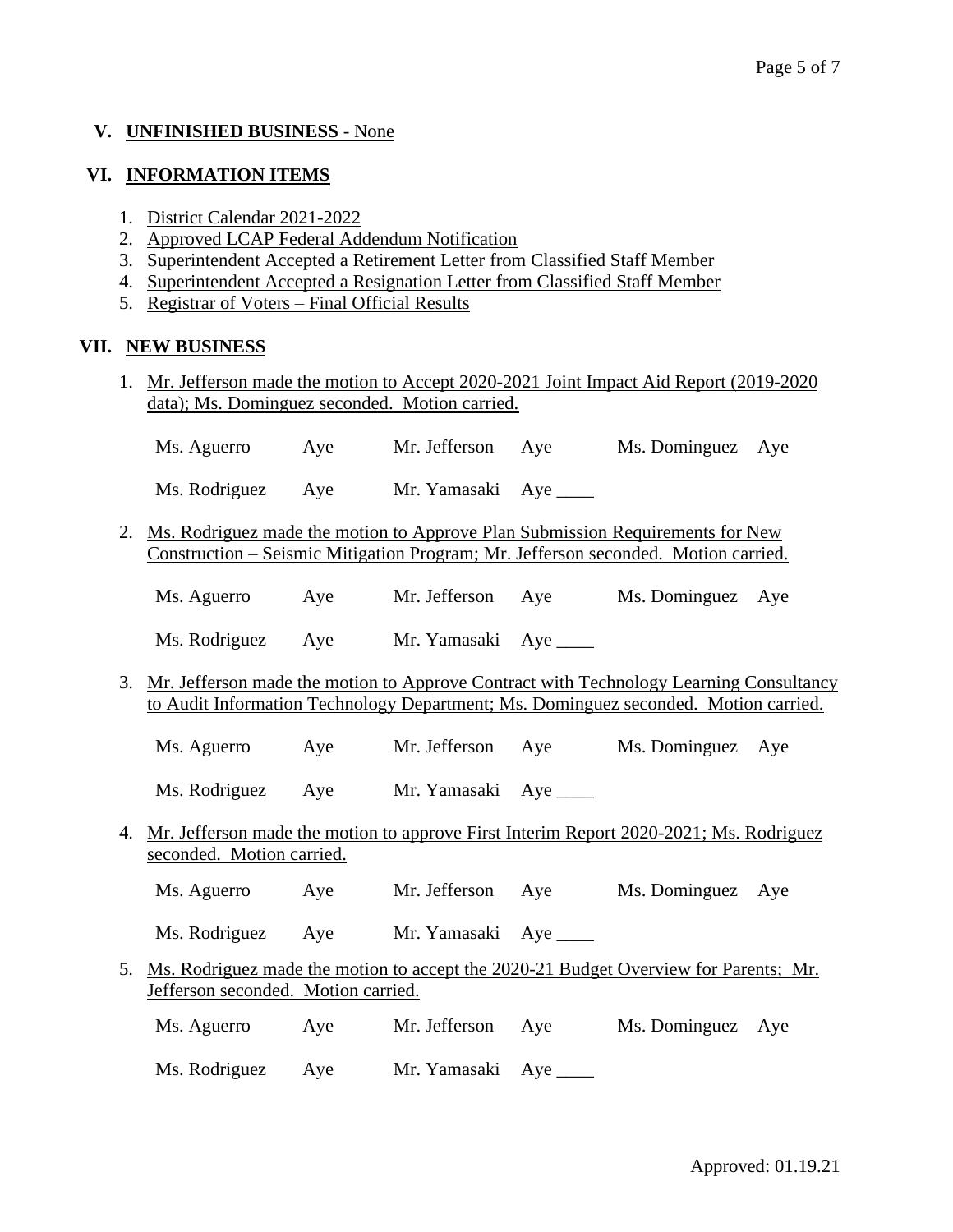6. Ms. Dominguez made the motion to Approve Board Member Compensation for Members Bernadine Swift Arrow Absence During Board Meetings in December; Ms. Rodriguez seconded. Motion carried.

| Ms. Aguerro                                                                                                                                                     | Aye | Mr. Jefferson           | Aye | Ms. Dominguez     | Aye |
|-----------------------------------------------------------------------------------------------------------------------------------------------------------------|-----|-------------------------|-----|-------------------|-----|
| Ms. Rodriguez                                                                                                                                                   | Aye | Mr. Yamasaki Aye ______ |     |                   |     |
| 7. Ms.Dominguez made the motion to approve Timelines and Meeting Dates for<br>Superintendent Search Conducted by Leadership Associates; Ms. Rodriguez seconded. |     |                         |     |                   |     |
| Ms. Aguerro                                                                                                                                                     | Aye | Mr. Jefferson           | Aye | Ms. Dominguez Aye |     |
| Ms. Rodriguez                                                                                                                                                   | Aye | Mr. Yamasaki Aye        |     |                   |     |

Mr. Thome reviewed the calendar, characteristics and procedures, postings to Ed Cal, survey links on facebook pages, surveys in English and Spanish, post survey next week. Ms. Aguerro stated the board would discuss qualities and characteristics in closed session.

## **VIII. BOARD COMMENTS**

## **IX. ITEMS FOR FUTURE AGENDA**

- 1. 21-22 School Calendar
- 2. Survey Results from Leadership Associates

## **X. CLOSED SESSION Time: 8:34 P.M.**

Mr. Jefferson made the motion to move into closed session; Ms. Dominguez seconded. Motion carried.

Ms. Aguerro Aye Mr. Jefferson Aye Ms. Dominguez Aye

Ms. Rodriguez Aye Mr. Yamasaki Aye

- 1. CONFERENCE WITH LABOR NEGOTIATOR (Superintendent) Pursuant to Government Code 54957.6
- 2. PERSONNEL MATTERS Pursuant to Government Code 54957
	- a. New Superintendent Discussion Between Board and Leadership Associates
- 3. PENDING LITIGATION Pursuant to Government Code 54956.9
- 4. PUBLIC EMPLOYEE PERFORMANCE EVALUATION Pursuant to Government Code 54957